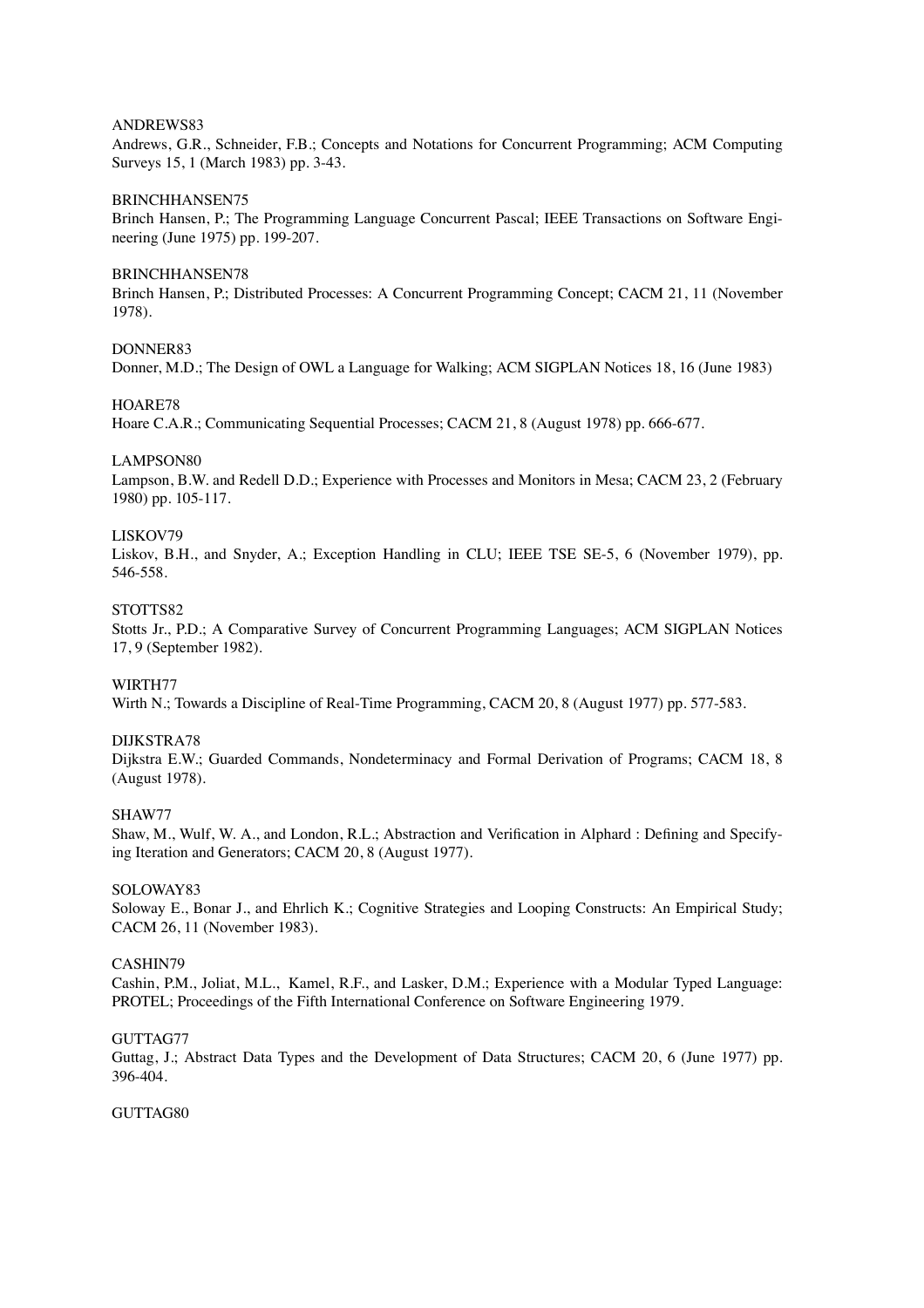Guttag, J.; Notes on Type Abstraction (Version 2); IEEE Transactions on Software Engineering 6, 1 (January 1980) pp. 13-23.

# LISKOV00

Liskov, Barbara et al.; Abstraction Mechanisms in CLU; CACM 20, 8 pp. 564-76.

### FITTER00

Fitter, M., Green, T.R.G.; When do diagrams make good computer languages?; International Journal of Man-Machine Studies 11.2 pp. 235-262.

#### GREEN00

Green, T.R.G.; Conditional program statements and their comprehensibility to professional programmers; Journal of Occupational Psychology 50.2 pp. 93-109.

# HARVEY82

Harvey, Brian; Why Logo?; Byte 7, 8 (August 1982).

### HOARE73

Hoare, C.A.R.; Hints on Programming Language Design; SIGACT/SIGPLAN Symposium on Principles of Programming Languages (October 1973).

# INGALLS81

Ingalls Daniel H.H.; Design Principles Behind Smalltalk; Byte 6, 8 (August 1981).

# IVERSON80

Iverson, K.E.; Notation as a Tool of Thought; CACM 23, 8 (August 1980) pp. 444-465.

## IVERSON80

Iverson, K.E.; Notation as a Tool of Thought; CACM 23, 8 (August 1980) pp. 444-465.

#### WIRTH74

Wirth, N.; On The Design of Programming Languages; Procedures of the IFIP Congress 74, pp. 386-393, North Holland, Amsterdam, North-Holland Publishing Co.

### GANNON77

Gannon, J.D.; An Experimental Evaluation of Data Type Conventions; CACM 20, 8 (August 1977) pp. 584-595.

#### GEHANI79

Gehani, N.; A High Level Data Structure - the Grid; Computer Languages, Volume 4, pp. 93-98.

#### GRIES77

Gries, D., Gehani, N.; Some Ideas on Data Types in High-Level Languages; CACM 20, 6 (June 1977) pp. 414-420.

### WHARTON83

Wharton, R.M.; A Note on Types and Prototypes; ACM SIGPLAN Notices 18, 12 (December 1983) pp. 122-125.

# BRINCHHANSEN82

Brinch Hansen P.; Programming a Personal Computer; Prentice-Hall Inc. 1982.

# HEHNER83

Hehner, E.C.R.; The Logic of Programming; to be published in the Prentice-Hall International Series in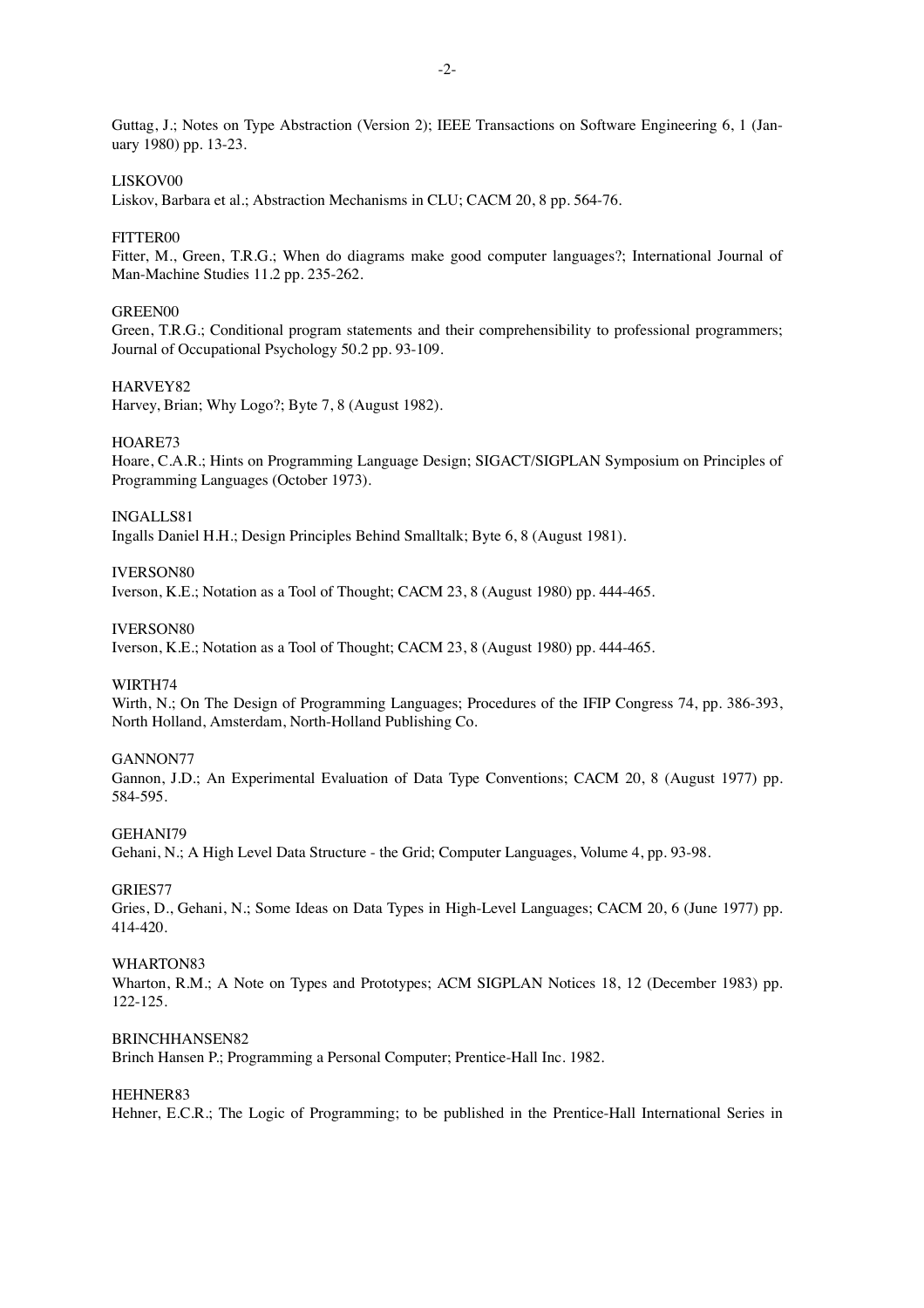Computer Science (C.A.R. Hoare, series editor). Ms. dated 1983, July 6.

# HOARE69

Hoare, C.A.R.; An Axiomatic Basis for Computer Programming; CACM (October 1969) pp. 576-583.

#### WASSERMAN82

Wasserman, A.I., Gutz, S.; The Future of Programming; CACM 25, 3 (March 1982) pp. 196-205.

#### WULF80

Wulf, William A.; Trends in the Design and Implementation of Programming Languages.; IEEE Computer 13, 12 (December 1980).

### PERKINS81

Perkins H.; Lazy I/O is Not the Answer; ACM SIGPLAN Notices 16, 4 (April 1981) pp. 81-88.

#### FEUER82

Feuer, A.R. and Gehani, N.H.; A Comparison of the Programming Languages C and Pascal; Computing Surveys 14, 1 (March 1982) pp. 73-92.

#### WINOGRAD79

Winograd, Terry; Beyond Programming Languages; CACM 22, 7 (July 1979) pp. 391-401.

### GEHANI80

Gehani, N.; Generic Procedures: An Implementation and an Undecidability Result; Computer Languages, Volume 5, pp. 155-161.

### ELSHOFF82

Elshoff, J.L., Marcotty, M.; Improving Computer Program Readability to Aid Modification; CACM 25, 8 (August 1982) pp. 512-521.

# LISKOV83

Liskov, Barbara, and Scheifler, Robert; Guardians and Actions: Linguistic Support for Robust, Distributed Programs; ACM TOPLAS 35, 3 (July 1983) pp. 381-404.

### LOVE77

Love, T.; An Experimental Investigation of the Effect of Program Structure on Program Understanding; Proceedings of an ACM Conference on Language Design for Reliable Software (edited by D.B. Wortman). A combined issue of SIGPLAN Notices 12, 3 (March 1977), Operating Systems Review 11, 2 (April 1977) and Software Engineering Notes 2, 2 (March 1977) pp. 105-113.

#### ASHCROFT82

Ashcroft, E.A., Wadge, W.W.; Prescription for Semantics; ACM Transactions on Programming Languages and Systems 4, 2 (April 1982) pp. 283-294.

#### HEHNER84

Hehner, E.C.R.; Predicative Programming Part I; CACM 27, 2 (February 1984) pp. 134-143.

#### WILLIAMS80

Williams, M.H.; A Formal Notation for Specifying Static Semantic Rules; Computer Languages, Volume 5, pp. 37-55.

# WILLIAMS81

Williams, M.H.; Methods for Specifying Static Semantics; Computer Languages, Volume 6, pp. 1-17.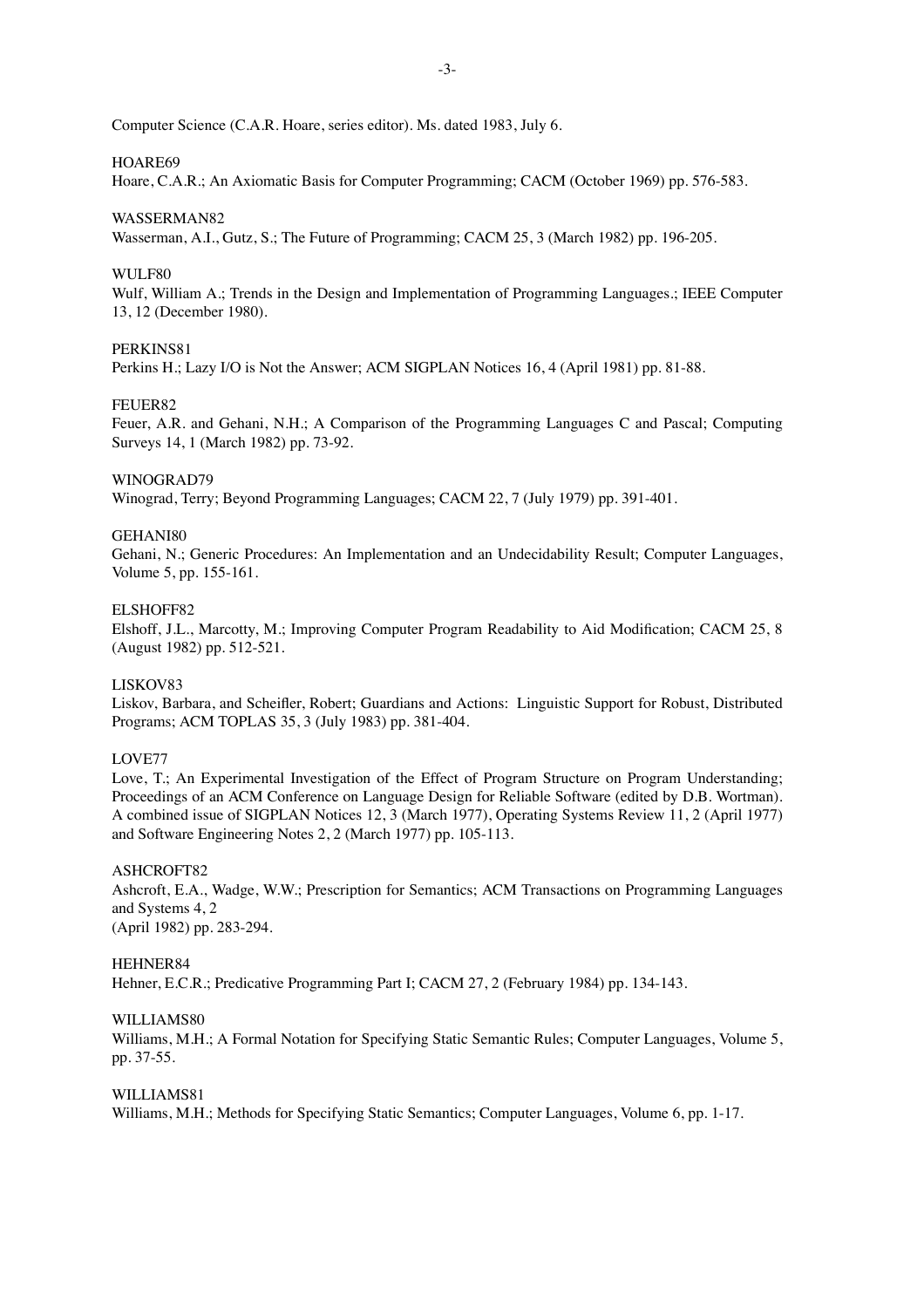### ALBIZURIROMERO84

Albizuri-Romero, Miren B.; A Graphical Abstract Programming Language; ACM SIGPLAN Notices 19, 1 (January 1984) pp. 14-23.

#### FALCONE81

Falcone, Joseph R.; A Vector Programming Language; ACM SIGPLAN Notices (April 1981) pp. 36-50.

#### GEURTS82

Geurts L.; An Overview of the B Programming Language; ACM SIGPLAN Notices 17, 12 (December 1982) pp. 49-58.

### GRISWOLD81

Griswold, R.E., Hanson, D.R., and Korb, J.T.; Generators in Icon; ACM TOPLAS 3, 2 (April 1981) pp. 144-161.

#### KRULL81

Krull F.N.; Experience With ILIAD: A High-Level Process Control Language; CACM 24, 2 (February 1981) pp. 66-72.

#### MACLENNAN83

Bruce J. MacLennan; Chapter 13, Logic Programming: PROLOG, Principles of Languages: Design, Evaluation and Implementation. New York: Holt, Rinehart and Winston, 1983, pp. 499-521.

# PATTERSON81

Patterson D.A.; An Experiment in High Level Language Microprogramming and Verification; CACM 24, 10 (October 1981) pp. 699-709.

#### POPEK77

Popek, G.J., J.J. Horning, B.W. Lampson, J.G. Mitchell and R.L. London; Notes on the Design of Euclid; Proceedings of an ACM Conference on Language Design for Reliable Software, (edited by D.B. Wortman). Combined issues SIGPLAN Notices 12, 3 (March 1977), Operating Systems Review 11, 2 (April 1977), Software Engineering Notes 2, 2 (March 1977) pp. 11-18.

### TAKEUCHI83

Takeuchi, I., Okuno, H., and Ohsato, N.; Tao--A Harmonic Mean of

LISP, PROLOG and Smalltalk; SIGPLAN Notices 18, 7 (July 1983) pp. 65-74.

#### TEITELBAUM81

Teitelbaum T., Reps T.; The Cornell Program Synthesizer: A Syntax Directed Programming environment; CACM 24, 9 (September 1981) pp. 563-573.

# WARREN77

Warren, David H.D., and Pereira, Luis M.; PROLOG: The language and its Implementation Compared with Lisp; Proceedings of the Symposium on Artificial Intelligence and Programming Languages. SIGPLAN Notices 12, 8 (August 1977) and SIGART Newsletter 64 (August 1977) pp. 109-115.

#### WICHMANN84

Wichmann, B.A.; Is Ada too Big? A Designer Answers the Critics; CACM 27, 2 (February 1984) pp. 98-103.

#### WIRTH83

Wirth, N.; The Programming Language Modula-2; Institut fur Informatik, Report Nr. 36 IfI ETH Zurich, 1980, pp. 1-25. Also appears as pp. 139-170 of Wirth, N.; Programming in Modula-2; New York: Springer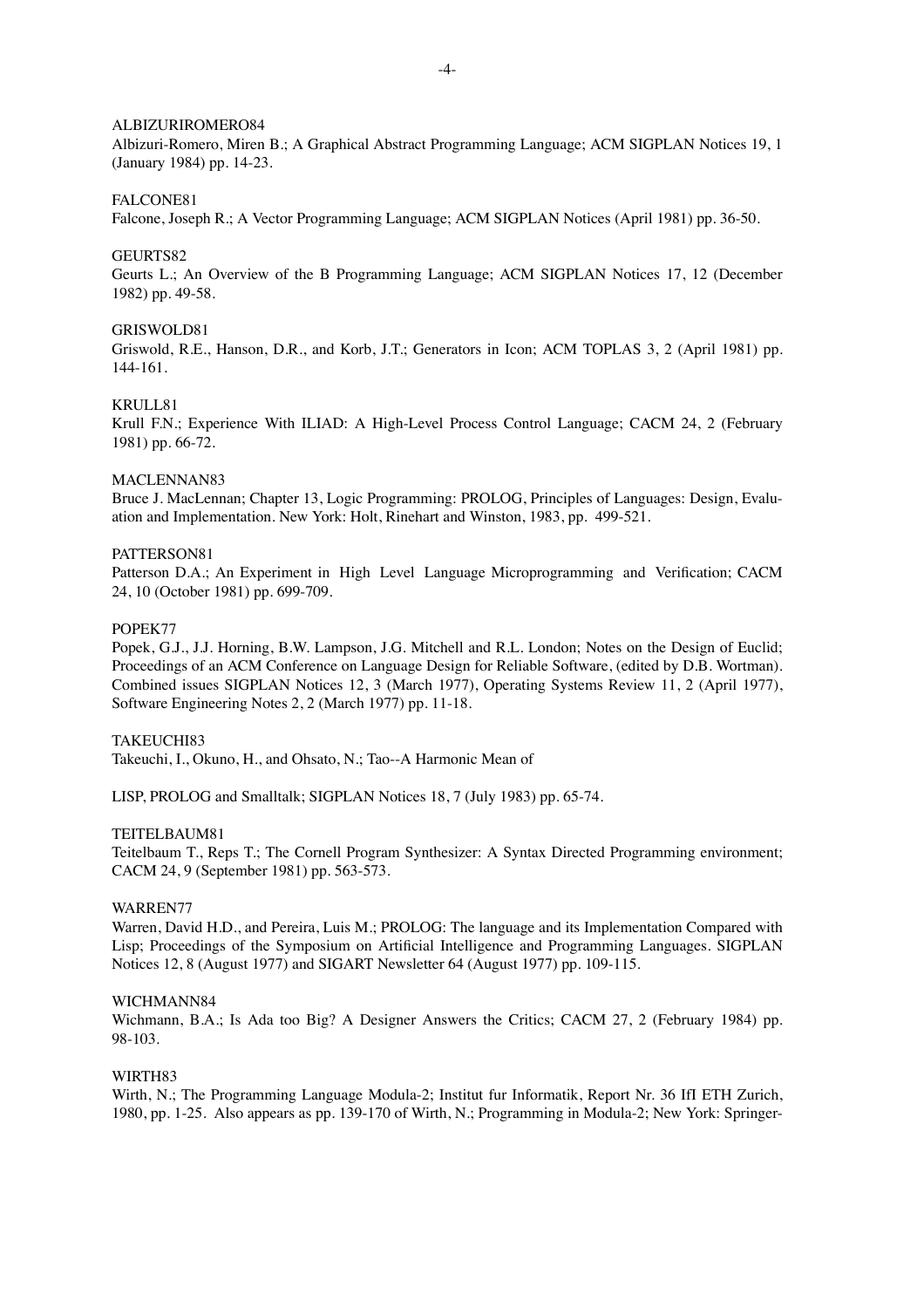Verlag, 1983.

# BARRON83

Barron, Iann et al; Transputer does 5 or more MIPS even when not used in parallel; Electronics, 17 (November 1983) pp. 109.

#### GEHANI84

Gehani, N.H., Cargill, T.A.; Concurrent Programmin in the Ada Language: The Polling Bias; Software Practice and Experience 14, 5 (May 1984).

### SCOTT83;

Messages vs. Remote Procedures is a False Dichotomy; SIGPLAN Notices, 18, 5 (May 1983).

# SMITH845

Smith, B.C.; Reflection and Semantics in Lisp; Proceedings of ACM Symposium on Principles of Programing Languages (May 1984).

# KRISTENSEN83

Kristensen,B.B., Madsen,O.L., Moller-Pederson,B. and Nygaard,K.; Abstraction Mechanisms in the Beta Programming Language; Proceedings of the Tenth Annual ACM Symposium on Principles of Programming Languages (1983) pp. 285-298.

### ACKERMAN82

Ackerman, William B. Data Flow Languages, IEEE Computer 15, 2(February 1982) pp. 15-24

#### CURTIS82

Curtis, B.; A Review of Human Factors Research on Programming Languages and Specifications; Human Factors in Computer Systems, (1982), pp. 212-218.

#### HUNT82

Hunt, James W., Programming Languages; IEEE Computer 15, 4(April 1982), pp. 70-88

### THACHER84

Thacher,H.C.Jr.; On the Elimination of Pointer Variables and Dynamic Allocation in Higher Level Languages; ACM SIGPLAN Notices Vil.19 No.4 (April 1984).

#### WEINBERG71

Gerald M. Weinberg, The Psychology of Computer Programming Van Nostrand Reinhold Co., New York, 1971

#### APPELBE84

Appelbe, William F. and A.P. Ravn. "Encapsulation Constructs in Systems Programming Languages". ACM Transactions on Programming Languages and Systems, Volume 6, Number 2, (April 1984), pp. 129-158.

# ROWE84

Panel Discussion at SIGPLAN '83: Symposium on Programming Languages Issues in Software Systems Moderator/Editor: Lawrence A. Rowe (U.C. Berkeley) Panel Members: Peter Deutsch (Xerox PARC), Stu Feldman (A.T.&T. Bell Laboratories), Butler Lampson (Xerox PARC), Barbara Liskov (MIT), Terry Winograd (Stanford University); SIGPLAN Notices, V19 #8, August 1984

#### TAYLOR83

Taylor, Richard N., "A General-Purpose Algorithm for Analyzing Concurrent Programs", Communications of the A.C.M., Volume 26, Number 5, May 1983, pp. 362-376.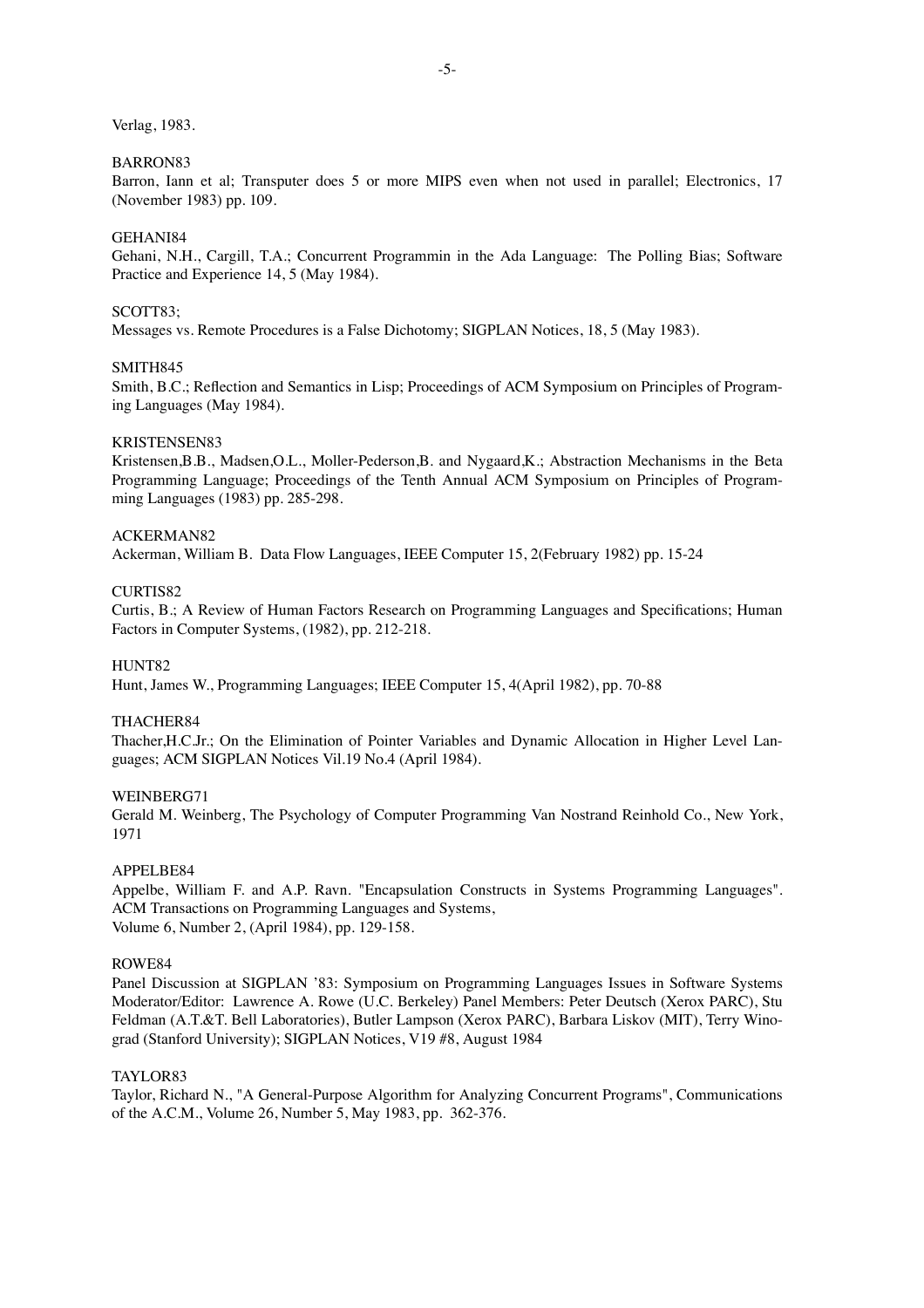# APPELBE84

Appelbe, William F. and A.P. Ravn. "Encapsulation Constructs in Systems Programming Languages". ACM Transactions on Programming Languages and Systems, Volume 6, Number 2, (April 1984).

# BACKUS78

Backus, John, "Can Programming Be Liberated from the von Neumanr style? Functional Style and Its Algebra of Programs", IBM Research Laboratory, San Jose, CACM August 1978, Volume 21, Number 8

# BOX83

Jan van den Box, Marinus J. Plasmeijer, Pieter H. Hartel, Input-Output Tools: A Language Facility for Interactive and Real-Time Systems, IEEE Transactions on Software Engineering, May 1983

# BRON 84

C. Bron and E.J. Dijkstra, Three Cheers for Procedures: Tow ards a fuller appreciation of the procedural mechanism, Proc. IFIP/IFORS Symposium on System Implementation Languages: Experience and Assessment University of Kent at Caterbury, 1984

# BRON84b

On the use of exception handling in Modular Pascal C. Bron and E.J. Dijkstra Proc. IFIP/IFORS Symposium on System Implementation Languages: Experience and Assessment University of Kent at Canterbury, 1984

### CLOCKSIN81

Clocksin,W.F. and Mellish, C.S., "Programming in PROLOG", Springer-Verlag, 1981

# COLOMBETTI84

Colombetti, Marco & Giovanni Guide, "Supporting Control Definition in Programming Languages", Computer Languages, Vol. 9, No. 1, 1984, pp. 1-23 - Control Structures.

# CURRIE84

I.F. Currie, "Orwellian Programming in Safety-Critical Systems" in System Implementation Languages: Experiences and Assessment (sponsored by IFIP Working Group 2.4, cosponsored by IFORS) Conference Proceedings, University of Kent, September 17-19, 1984 (No continuous page numbering, articles are arranged in alphabetical order of author.)

# DAHL66

Dahl, O. and Nygaard, K.;

SIMULA-An Alogol-Based Simulation Language; Communications of the ACM, 9,9 (September 1966) pp. 671-678.

#### DEWAR79

Dewar, Robert B. K., Arthur Grant, Ssu-Cheng Liu, Jacob T. Schwartz, and Edmond Schonberg. "Programming by Refinement, as Exemplified by the SETL Representation Sublanguage", ACM Transactions on Programming Languages and Systems 1, 1(1979), 27-49.

# DEWAR79

Dewar, Robert B.K. "The SETL Programming Language" (l979), 1176 pages.

# EISENSTADT83

Eisenstadt, M.; A User-Friendly Software Environment for the Novice Programmer;

CACM 26, 12 (December 1983) pp. 1058-1064;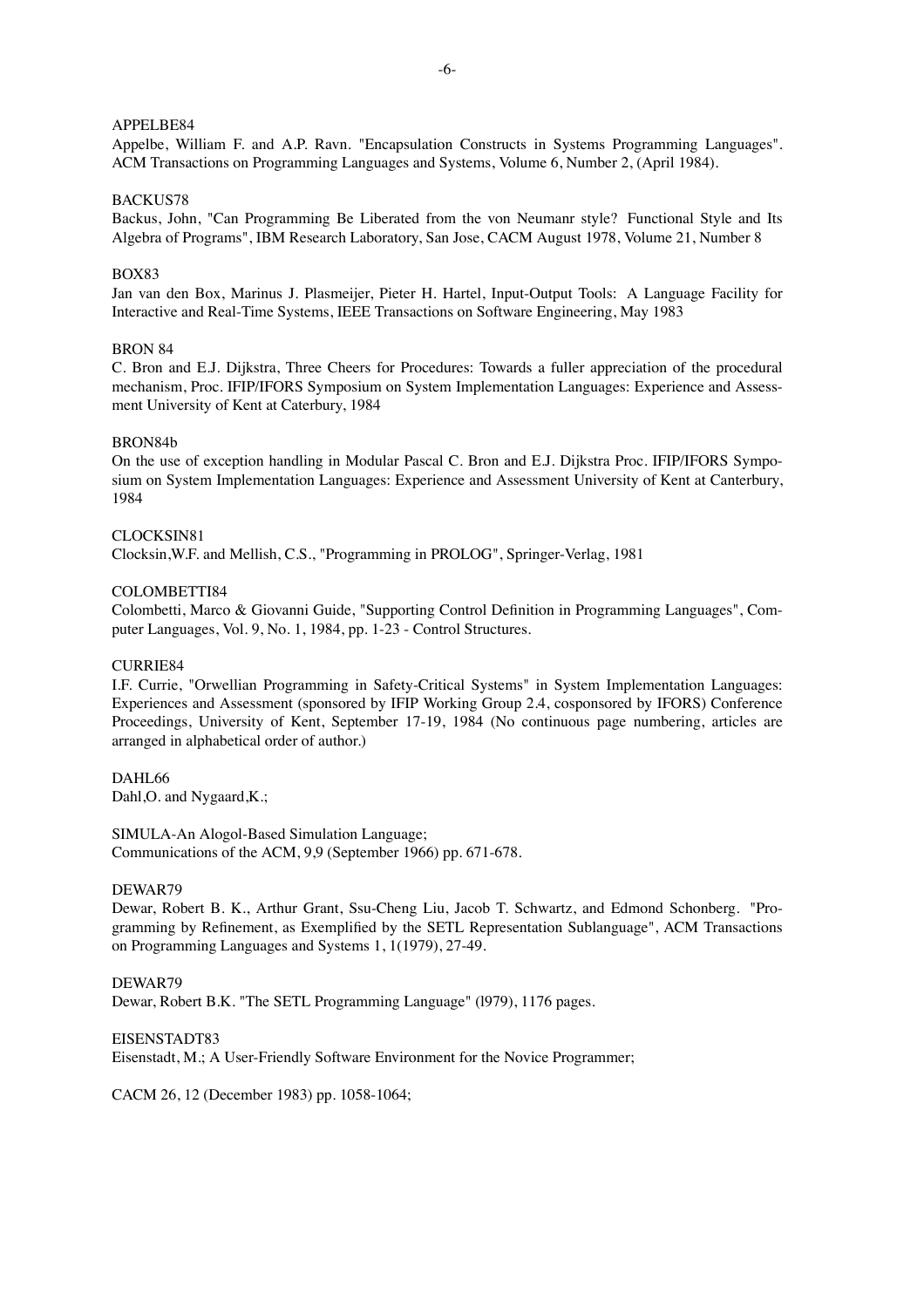FARROW83

Farrow,R.; Attribute Grammars and Data-Flow Languages; SIGPLAN'83 ACM (June 1983).

GALLAIRE82

Gallaire, H. and Lasserre, C.; "Metalevel Control for Logic Programs", in "Logic Programming" by Tarnlund and Clarke, pp. 173-185, London, Academic Press, 1982

### GRESCHKE77

Greschke,C., Morris,J., and Satterthwaite,E.; Early Experience with Mesa;

CACM, 20,8 (August 1977)

## GLIGOR83

Virgil D. Gligor and Gary L. Luckenbaugh, "An Assessment of the Real-Time Requirements for Programming Environments and Languages", (Proceedings of the Real-Time Systems Symposium, IEEE, December 1983, pp. 3-19).

GOLDBERG83 Goldberg, A., Robson,D.;

SMALLTALK-80 The Language and Its Implementation; Adison-Wesley series in Computer Science (May 1983); Part 2 (Ch. 6 - Ch. 20).

GOLDBERG83 Goldberg,A., Robson,D.;

SMALLTALK-80 The Language and Its Implementation; Addison-Wesley series in Computer Science (May 1983); Part 4 (Ch. 26 - Ch. 30).

GORDON76

Gordon, Michael J.C., "The Denotational Description of Programming Languages: An Introduction", Springer-Verlag, 1976

# HANSEN81

Brinch Hansen, Per. "The Design of Edison". Software - Practice and Experience, Volume 11, Number 4 (April 1981), pp. 363-396.

#### HOARE72

Hoare, C.A.R.,; A Note on the For Statement; Bit 12, (1972), pp. 334-341

HOARE,C.A.R.74

"Monitors, An Operating System Structuring Concept", C.A.R. Hoare, Communications of the ACM, October 1974, Volume 17, Number 10, pp. 549-557.

## HOARE78

Hoare, C.A.R., "Communications of the A.C.M., Volume 21, Number 8, August 1978, pp. 666-677.

#### IVERSON81

Kenneth E. Iverson & Adin D. Falkoff, 1981: The Evolution of APL, in History of Programming Languages, Academic Press, 1981, pp. 661-691

### KOHLER81

W.H. Kohler, "A Survey of Techniques for Synchronization and Recovery in Decentralized Computer Systems", Computing Surveys, June 1981, Volume 13, No. 2, pp. 149-183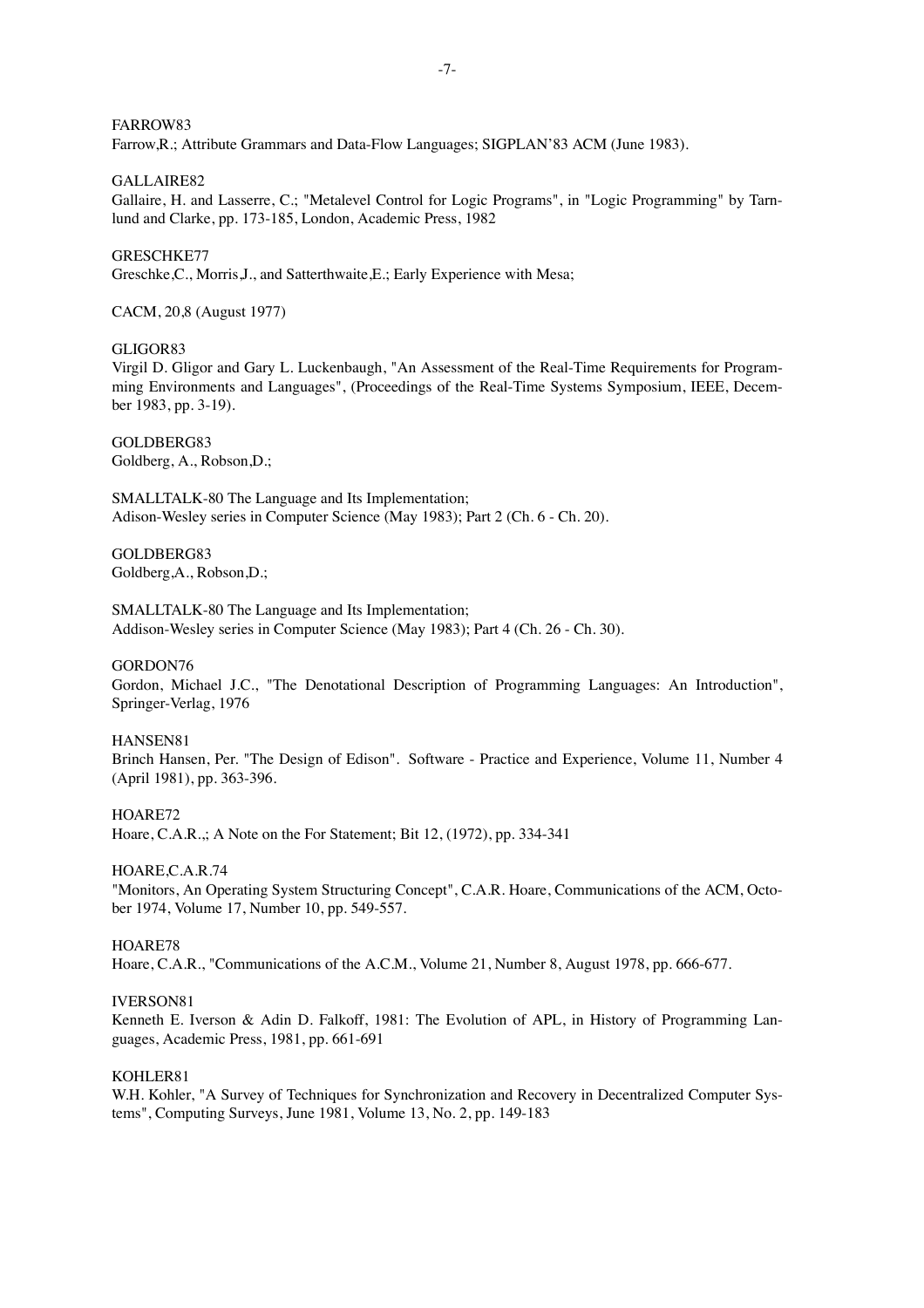# KOWALSKI79

Kowalski, R; Algoithm = Logic + Control; Communications of the ACM (July 1979) pp. 424-436.

# KRULL81

Krull, Fred N., "Experience with ILIAD: A High Level Process Control Language", General Motors Research Laboratories, (CACM, Vol. 24, No. 2, Feb. 1981, pp. 66-72)

### KURTZ81

Thomos E. Kurtz, 1981: Basic, in History of Programming Languages, Academic Press, 1981, pp. 515-549

# LOZANO-PEREZ83

Lozano-Perez, T.; Robot Programming; Proceedings of the IEEE, 71, 7 (July 1983) pp. 821-841.

## MAY84

May, David; OCCAM and the Transputer, in System Implementation Languages: Experience and Assessment University of Kent September 1984

### MCKENDRY84

McKendry, Martin S. and Campbell, Roy H. Implementing Language Support in High-Level Languages IEEE Transactions on Software Engineering, Vol. SE-10 No. 3 (May 1984) pp. 227-236

### MILNER78

Milner, R.; A Theory of Type Polymorphism in Programming; Journal of Computer and System Sciences 17 (1978) pp. 348-375.

### PARKER84

J.R. Parker A Practical Examination of Prefixed Procedures

#### INFOR, August 1984

# REED79

D.P. Reed and R.K. Kanodia, "Synchronization with Eventcounts and Sequencers", Communications of the ACM, February 1979, Volume 22, No. 2, pp. 115-123.

# ROST84

Rose, Leonie V. and Stroustrup, Bjarne Complex Arithmetic in C Computing Science Technical Report No. 109 AT&T Bell Laboratories, 1984

# SENGLER83

Sengler, H.E., "A Model of the Understanding of a Program and Its Impact on the Design of the Programming Language GRADE", Psychology of Computer Use, T. R.G. Green et al. (eds.), 1983, pp. 91-106 - Program Structure and Representation.

#### SHAW81

Shaw, M.; Almes, G. T.; Newcomer, J.M.; Reid, B. and Wulf, W.A.; A Comparison of Programming Languages for Software Engineering; Software Practice & Experience 11, 1 (January 1981) pp. 1-52

#### SHEIL83

Sheil, B.; Power Tools for Programmers; Datamantion (February 1983).

#### SMOLIAR83

Smoliar,S.W. and Barstoe,D.; Who Needs Languages, and Why Do They Need Them? Or NO Matter How High the Level Its Still Programming; SIGPLAN '83 ACM (June 1983).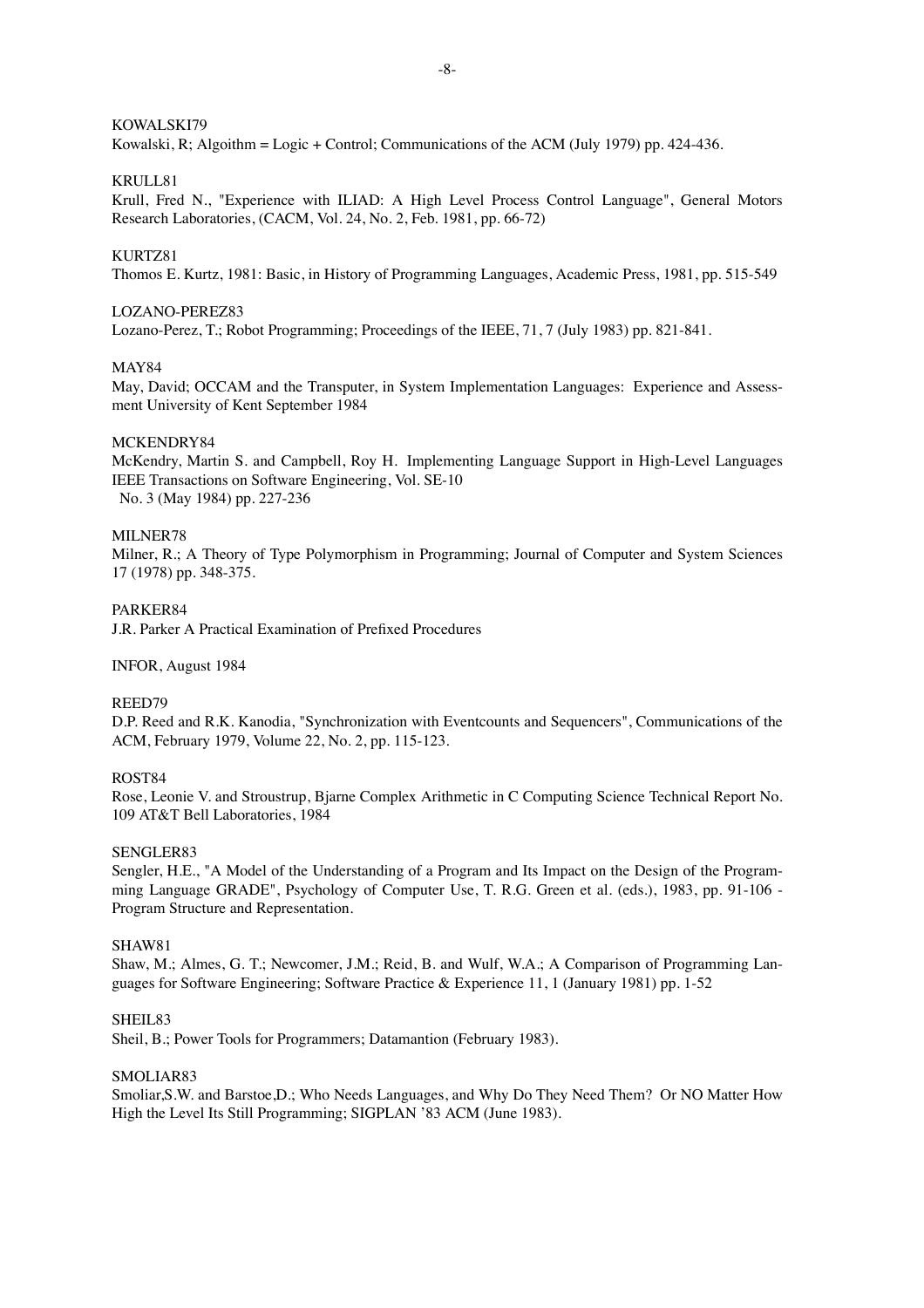### SOLOWAY84

Soloway, E. "A Cognitively-Based Methodology for Designing Languages/ Environments/Methodologies", Proceedings of the ACM SIGSOFT/SIGPLAN Software Engineering Symposium on Practical Software Development Environments ACM Software Engineering Notes Vol.9 No.3 May 1984 ACM SIGPLAN Notices Vol.19 No.5 May 1984 (joint issue)

# STEUSLOFF84

Steusloff, H.U.; Advanced Real-time Languages for Distributed Industrial Process Control; Computer, IEEE, (February 1984) pp. 37-46

#### STRO84

Stroustrup, Bjarne Data Abstraction in C Computing Science Technical Report No. 109 AT&T Bell Laboratories, 1984

# STRO84

Stroustrup, Bjarne The C++ Programming Language - Reference Manual AT&T Bell Laboratories Murray Hill, New Jersey 0797 January 1, 1984

### STRO84

Stroustrup, Bjarne Operator Overloading in C++ AT&T Bell Laboratories Murray Hill, New Jersey 07974 1984

#### STRO84

Stroustrup, Bjarne Operator Overloading in C++ AT&T Bell Laboratories Murray Hill, New Jersey 07974 1984

## STRO84

Stroustrup, Bjarne The C++ Programming Language - Reference Manual AT&T Bell Laboratories Murray Hill, New Jersey 0797 U.S.A.

# TAKEUCHI83

Ikuo Takeuchi, Hiroshi Okuno, and Nobuyasu Ohsato, "TAO---A harmonic mean of Lisp, Prolog and Smalltalk", Musashino Electrical Communication Laboratory Nippon Telegraph and Telephone Public Corporation, 3-9-11, Midoricho, Musashino, Tokyo, Japan 180, SIGPLAN Notices, V18 #7, July 1983

# WALLIS80

Wallis,Peter J.L.; External Representations of Objects of User-Defined Type; ACM Transactions on Programming Languages and Systems, 2, 2 (April 1980).

### WEGNER83

P. Wegner and S.A. Smolka, "Processes, Tasks, and Monitors: A Comparative Study of Concurrent Programming Primitives", IEEE Transactions on Software Engineering, July 1983, Volume SE-9, Number 4, pp. 446-462.

#### WEXELBLAT84

We x ealblat, R.L.; Nth Generation Languages; Datamation (September 1984) pp. 111-117.

#### WINNER84

Winner, Robert I. "Unassigned Objects". ACM Transactions on Programming Languages and Systems, Volume 6, Number 4 (October 1984), pp. 449-467.

#### WULF71

Wulf, W.A.; BLISS: A Language for Systems Programming; Communications of the ACM (December 1971) pp. 780-791.